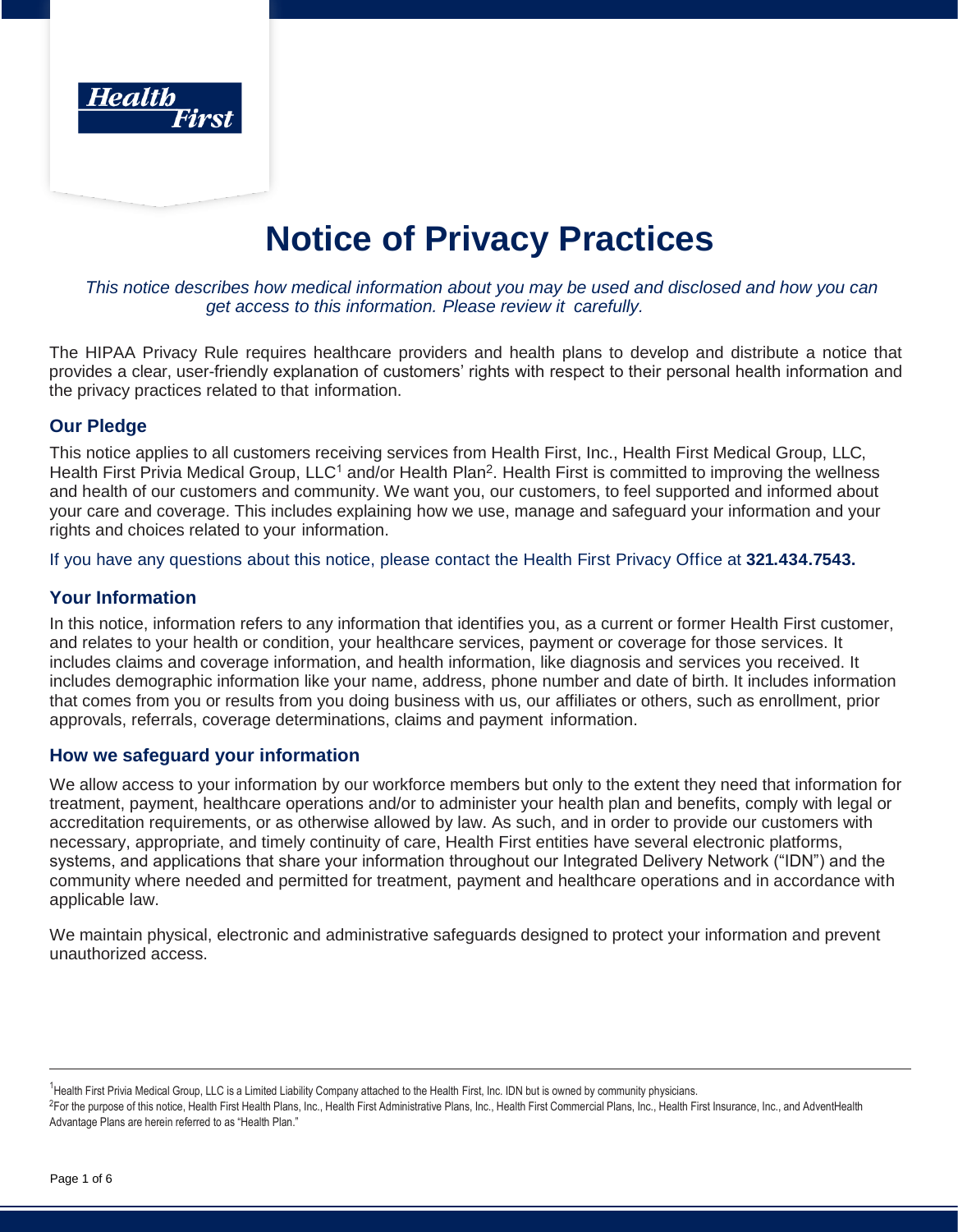# **How do we typically use and share your information?**

We may share your information without your written authorization for the following purposes:

### **For Treatment:**

To share with healthcare providers (doctors, dentists, pharmacies, hospitals and other caregivers) for your treatment or to coordinate preventative health, early detection and disease and case management programs.

Example: Your doctor sends us information about your diagnosis and treatment plan so we can help arrange for additional services.

Please note, that we do not need your permission to share your information in a medical emergency, if you are unable to give us permission due to your condition. Also, the organizations covered by this notice do not need your permission to share your information with each other, as long as it is for a permitted purpose.

#### **For Payment:**

To pay or receive payments for care that you receive.

Example: We may contact your providers to coordinate your benefits and to confirm eligibility and coverage or we might contact your health plan to pay for services you received at our facilities.

#### **For Healthcare Operations:**

To support daily business activities for healthcare operations.

Example: We use and disclose your information to tell you about plan benefits, treatment alternatives or healthrelated products and services. We use your information for quality management, improvement activities, care coordination and for underwriting purposes. We also use your information to contact you regarding your appointments or for fundraising activities. If you do not want to be contacted by Health First for fundraising efforts, you must notify the Health First Foundation in writing at **ATTN: Foundation Gift and Data Specialist, 1350 S. Hickory St., Melbourne, FL 32901** or by phone at **321.434.7353.** Unless you tell us otherwise, we may include some limited information about you in our directory. This information might include your name, location and general condition. We might share this information with your family members and friends unless you tell us otherwise.

## **To administer your plan:**

We may share your information with our affiliates (also known as related organizations) that help us administer and manage our health plan. We may also share your information with non-affiliated (non-related) third parties permitted by HIPAA. These organizations are generally known as Business Associates. Health First contracts with these Business Associates to provide certain products or services on our behalf. Business Associates are required by law to safeguard your information the same way we do.

#### **Other uses and disclosures:**

We may also share your information with other third parties, including regulatory authorities, government agencies or law enforcement, as allowed or required by law.

The Health Plan in providing fully insured benefits to a group health plan, or helping administer the benefits of a self-insured group health plan, may, if requested, share limited information with the sponsor of your group health plan, for plan administration purposes, if certain privacy requirements are met.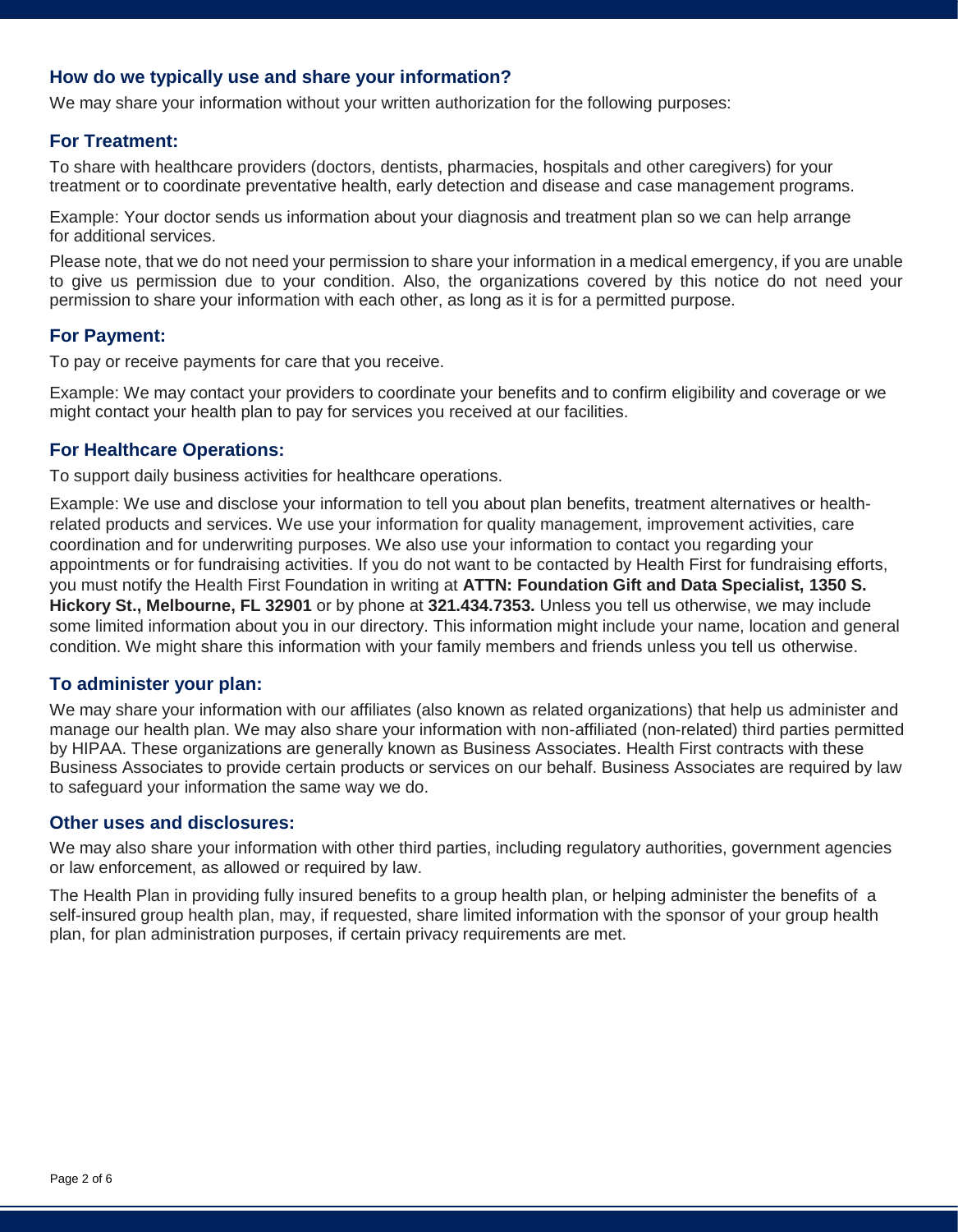**Example:** For a fully insured plan, the Health Plan may share certain statistics with your employer to explain the premiums we charge.

We use or share your information if state or federal law requires it.

# **Public health and safety issues:**

We share your information with public health authorities or other authorized agencies in certain situations such as:

- Prevent disease
- Help with product recalls
- Report adverse reactions to medications
- Report suspected abuse, neglect, domestic violence or crimes in our care locations
- **Prevent or reduce a serious threat to anyone's health or safety**
- Help with health system oversight, such as audits or investigations
- Comply with special government functions such as military, national security, presidential protective services and disclosures to correctional facilities.

## **Respond to organ and tissue donation requests:**

We use and share your information to help with organ or tissue donation.

## **Work with a medical examiner or funeral director:**

We share your information with a coroner, medical examiner or funeral director.

## **Handle workers' compensation:**

We use and share your information for your workers' compensation claims.

## **Respond to lawsuits and legal actions:**

We can use and share your information for legal actions, or in response to a court or administrative order, or other lawful process. We can share your information with authorized law enforcement officials.

# **Organized Health Care Arrangement (OHCA)**

Health Plan participates in two distinct Organized Health Care Arrangements (OHCA) under the Health Insurance Portability and Accountability Act (HIPAA). An OHCA is an arrangement that allows covered entities, which are a healthcare provider, health plan or healthcare clearinghouse, to share Protected Health Information (PHI) about their customers, person receiving services, or plan members to provide healthcare services, to perform payment and to perform healthcare operations. Health Plan participates in one OHCA with AdventHealth and its Floridabased affiliates. Health Plan also participates in a separate OHCA with other Health First, Inc. entities. Please contact our Privacy Office if you would like to know what networks or accountable care organizations Health Plan participates in.

# **Uses and disclosures that require your authorization:**

For any other purposes not described in this document, we must obtain your written authorization to use or share your information. For example, we would need your authorization:

- For uses and disclosures of psychotherapy notes.
- To use your information for marketing purposes for which financial payment is received.
- For any sale involving your information resulting in financial or non-financial payment.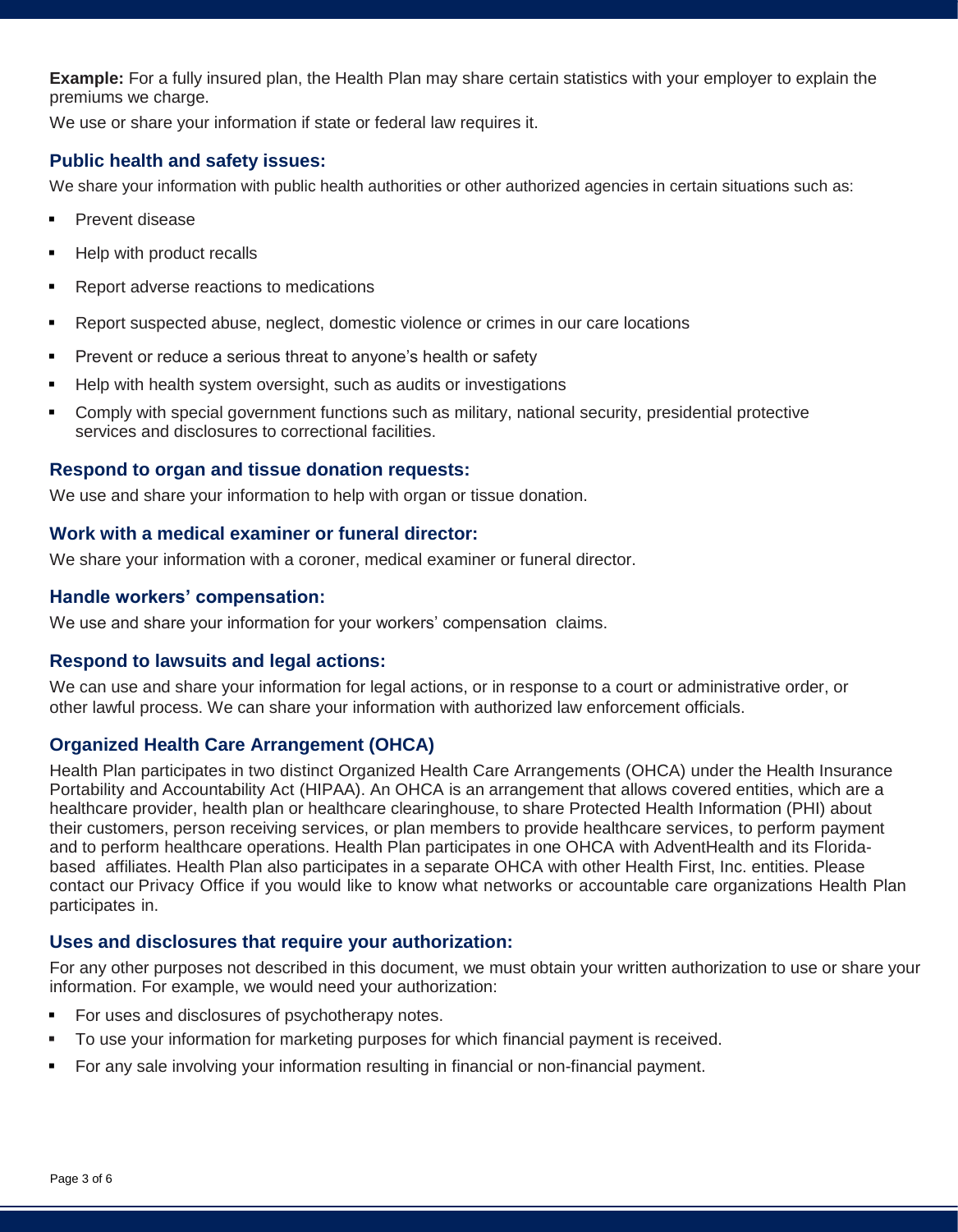# **Your Individual Rights:**

You have certain rights regarding information that Health First creates, obtains or maintains about you. To exercise these rights, please contact us at the location below:

Health First Health Information Management Department 3300 S. Fiske Blvd., Building B Rockledge, FL 32955

#### **Review or get a copy of your information**

You can ask to see or get a copy of your information stored in paper or electronic records. We will provide a copy or a summary of your information. If there are records that we cannot share or if we need to limit access, we will inform you as to this fact. We may charge a fee to process your request.

#### **Ask us to correct your information (Amendment)**

You can ask us in writing to correct your information if you feel that it is incorrect or incomplete. We will correct the information if allowed by law. We may say "no" to your request, but we will explain the reason in writing. If your request is denied, you can ask us to keep a copy of your disagreement (a written statement you provide to us) with your records.

#### **Ask us to limit what we use or share (Restriction)**

You can ask us in writing not to use or share your information. We will always consider your request, but we may say "no" if it would affect our ability to provide care or service to you or cause a customer safety concern. If we agree to the restrictions, we will abide by them.

#### **Request confidential communications**

You can ask us in writing to contact you in a specific way or at a specific location (for example, home or office phone). We will not ask you the reason of your request and we will accommodate all reasonable requests.

For Health Plan customers: If you notify us that a possible communication could endanger you, we must accommodate your reasonable request for confidential communications.

## **Get a list of who has received your information (Accounting of Disclosures)**

You can ask us for a list of the times we have shared your information with outside organizations or customers, who we shared it with, and why. Your request must be in writing and must include a specific time period.

We will include any disclosure that occurred within the last six years of your request, where we have shared your information, except for when it was about your treatment, payment for your treatment or health care operations. We will provide you with the date of disclosure, the name of the entity or person who received the information and a brief description of the information disclosed.

#### **Get a copy of this notice**

We reserve the right to change this notice. The changes will apply to all information we have about you. If we make any changes, we will post the new notice at all Health First locations and websites. We will provide a current copy to you upon enrollment, annually and when you receive services at any Health First entity. Health Plan customers, however, will receive this notice upon enrollment and no less frequently than once every three years. Unless you are a Health Plan customer, we are required to ask you to sign an acknowledgment that you have received this notice.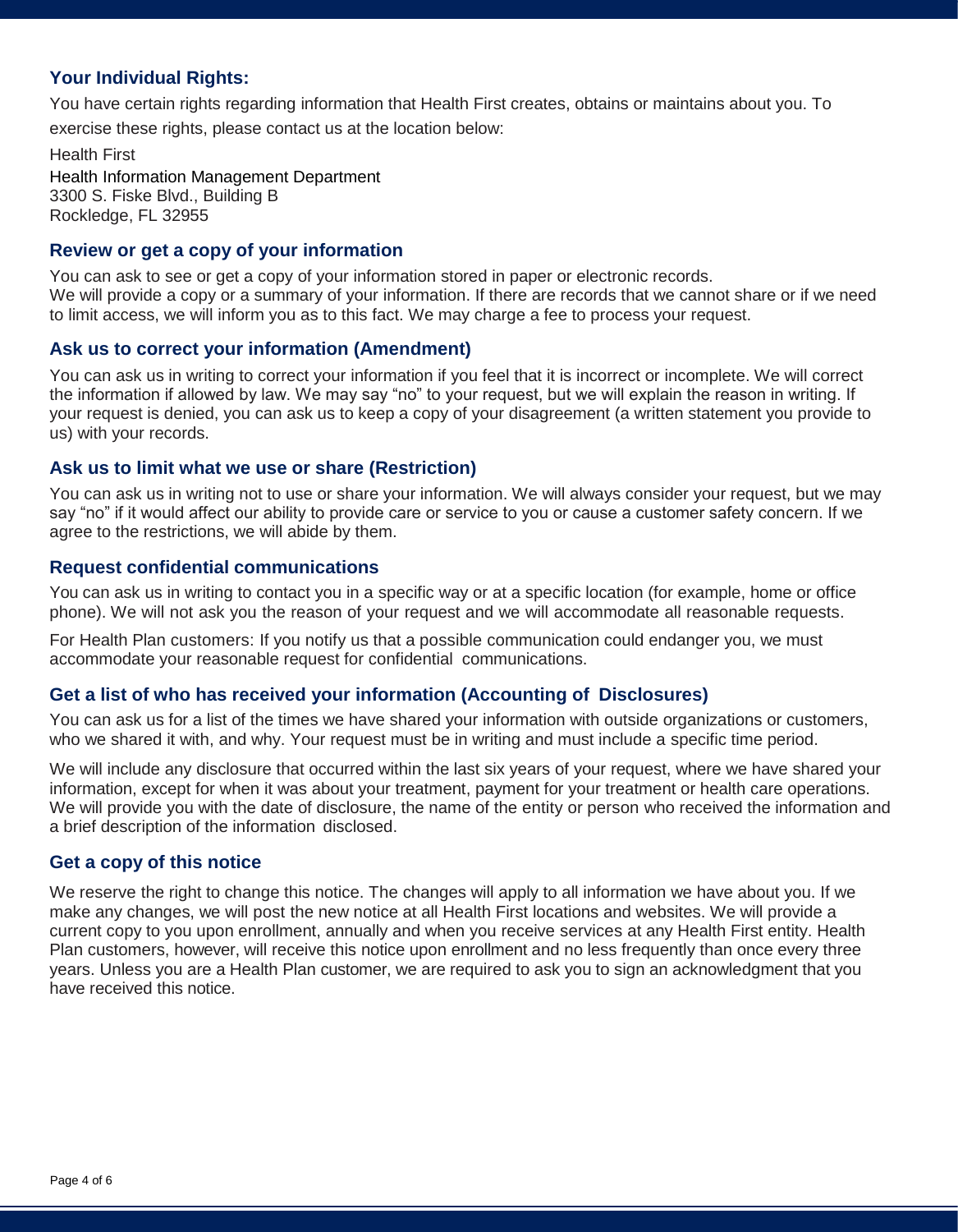#### **You can ask for a paper copy of this notice at any time even if you agreed to receive this notice electronically. We will provide it as requested.**

We may provide this notice to you by email if you have agreed to receive electronic notification. We are required by law to follow the privacy notice that is in effect at this time. This notice is also available on our website at HF.org.

## **File a complaint if you feel your privacy rights have been violated**

You can complain directly to us if you feel we have violated your privacy rights by contacting us using the information available at the end of this notice. You can also file a complaint with the U.S. Department of Health and Human Services Office for Civil Rights. Find contact information at [www.hhs.gov/ocr/privacy/hipaa/complaints. W](http://www.hhs.gov/ocr/privacy/hipaa/complaints)e won't retaliate against you for making a complaint.

## **Your Choices**

In some situations, you have additional choices about how we use and share your information. If you have a preference in the situations described in this document, let us know. Tell us what you want us to do, and we will follow your instructions while following the law.

## **You can tell us not to:**

Share your information with your family, close friends or others involved in your care or payment for your care.

You can also tell us not to share your information with others for health research (we can still use your information for our own research as long as we follow the law).

## **Our Responsibilities:**

- We protect your information because your privacy is important to us, and because it is the law.
- We must follow the responsibilities and privacy practices described in this notice.
- We must make this notice available to you when you become a customer and must post it online at HF.org
- We will let you know in accordance with the law if a breach (unauthorized access, use or sharing) occurs that may have put the privacy of your information at risk.
- We will not use or share your information except as covered in this notice, unless you tell us we can in writing. You may revoke your authorization at any time. Let us know in writing if you change your mind.
- When the law requires us to get your permission in writing before we use or share your information, we will do so.
- We will not use your genetic information to decide whether we will give you coverage and the price of that coverage.

# **Health Information Exchange Opt-Out-Health First Medical Group, LLC and Health First Privia Medical Group, LLC ONLY**

Health First Privia Medical Group, LLC participates in a Health Information Exchange ("HIE"). You have the right to opt out of disclosure of your medical records to or via an electronic health information exchange ("HIE"). However information that is sent to or via an HIE prior to processing your opt-out may continue to be maintained by and be accessible through the HIE. You must opt out of disclosures to or via an HIE through each of your individual treating providers who may participate in any given HIE. To opt out, you will need to fill out the Health First Privia Medical Group, LLC HIE Opt-Out Request Form ("Request Form") and/or contact the HIE directly. To receive a Request Form or for other information regarding the HIE, please contact your Health First Medical Group, LLC or Health First Privia Medical Group, LLC physician office. If you decide later on that you want to opt back into the HIE, you may do so by submitting the Health First Privia Medical Group, LLC Reinstatement of Participation Form ("Reinstatement Form").